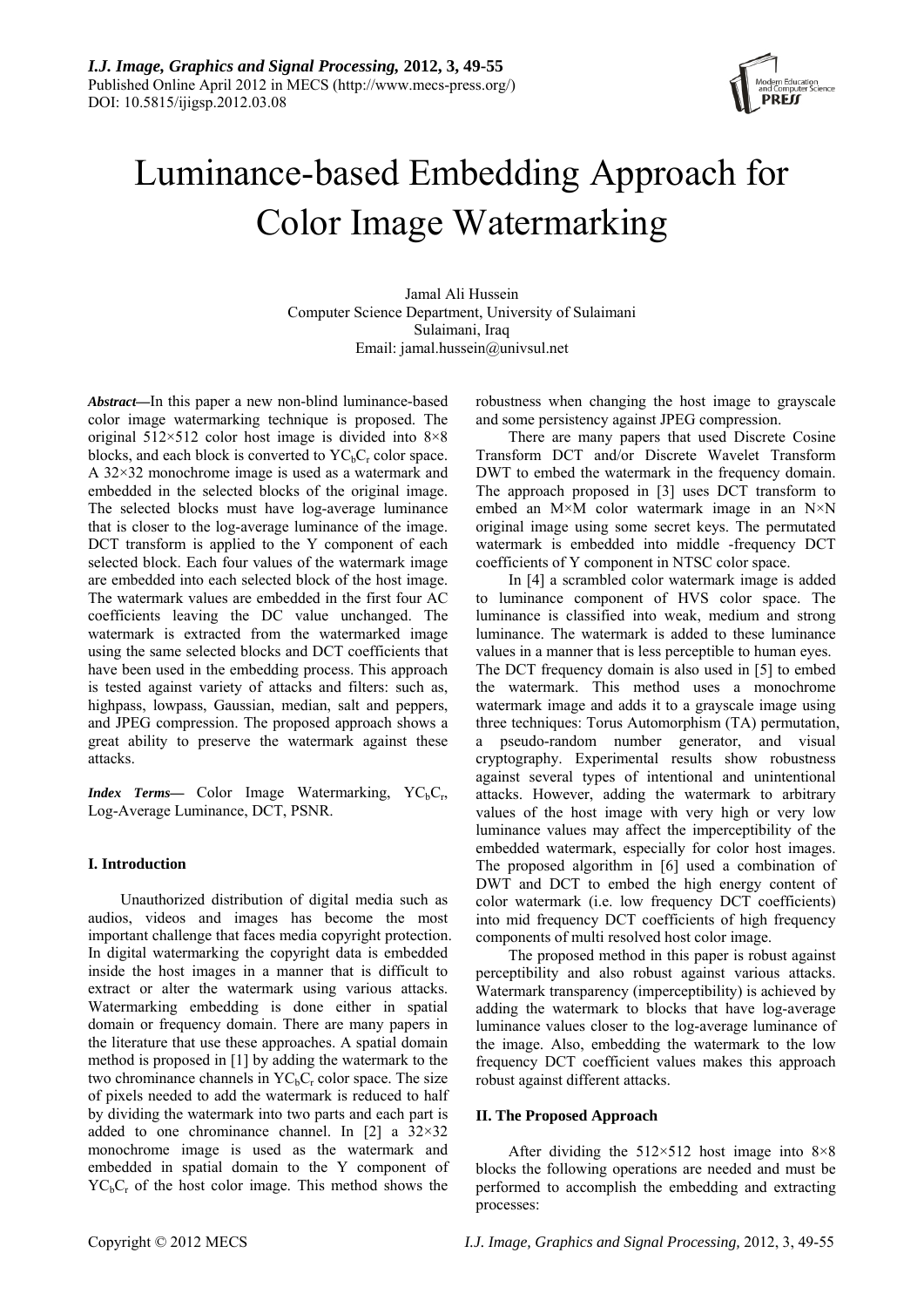A. RGB to  $YC<sub>b</sub>C<sub>r</sub>$  conversion The RGB color space is converted to  $YC<sub>b</sub>C<sub>r</sub>$  color space for each  $8\times 8$  block using the equations (1):  $Y = 0.299 \times R + 0.587 \times G + 0.114 \times B$  $C_b = 0.596 \times R - 0.275 \times G - 0.321 \times B$  $Cr = 0.212 \times R - 0.523 \times G - 0.311 \times B$  (1)

where R, G, and B are red, green and blue components of RGB color space respectively.

#### B. Log-average Luminance

The block selection criteria are depended on log-average luminance for the entire image and log-average luminance for each block. The log-average luminance Lavg is calculated as shown in the equation (2):

$$
L_{avg} = \exp\left(\sum \log(\delta + Y_{x,y})/N\right) \tag{2}
$$

where

Lavg: Log-average luminance

 $Y_{x,y}$ : Luminance Y of the pixel at x,y

 $\delta$ : A small value to avoid taking the log of a completely black pixel whose luminance is zero N: The number of pixels in the image

## C. Block selection criterion

When  $512\times512$  host image is divided into  $8\times8$ blocks, 4096 blocks are produced. Since the watermark size is  $32 \times 32$  pixels and only 4 values are added to each block, so to accomplish the watermark embedding process 256 blocks are required. After finding the log-average luminance for the entire image and for each block; the best 256 blocks are chosen from the blocks that have log-average luminance closer to the log-average luminance of the entire image. To do that we select blocks with log-average luminance in the range  $[L_{\text{avg}}-\beta,$  $L<sub>avg</sub> + β$ ] where  $L<sub>avg</sub>$  is the log average luminance of the image and β is the minimum floating-point value that is enough to determine adequate number of blocks (about 256 blocks). See figure 1.



Figure 1. Block Selection Criteria (a) the original images (b) selected blocks (yellow)

#### D. Forward DCT transform

The DCT transform is applied to the Y component of each selected block using the forward DCT transform shown in the equation (3):

$$
D_{u,v} = \frac{1}{\sqrt{2N}} C_u C_v
$$
  

$$
\sum_{x=0}^{N-1} \sum_{y=0}^{N-1} Y_{x,y} \cos \left[ \frac{(2y+1)v\pi}{2N} \right] \cos \left[ \frac{(2x+1)u\pi}{2N} \right]
$$
  

$$
C_i = \begin{cases} \frac{1}{\sqrt{2}} & \text{if } i=0\\ 1 & \text{if } i>0 \end{cases}
$$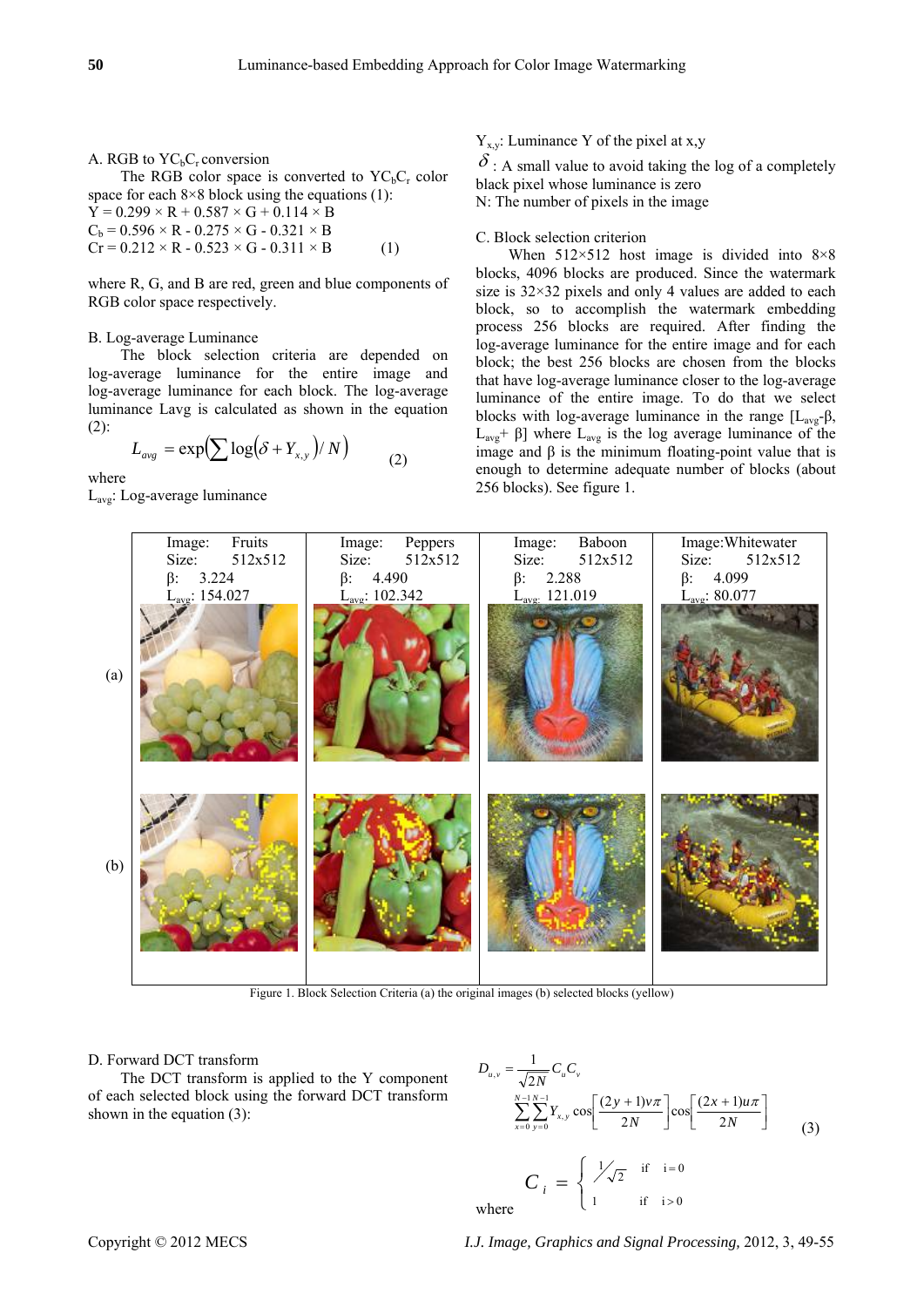and  $Y_{x,y}$  is the block's Y value and  $N = 8$  for 8X8 blocks.

## F. Inverse DCT transform

After the watermark embedding process, The DCT coefficients are converted back to the Y component using the inverse DCT equation (4):

$$
Y'_{x,y} = \frac{1}{\sqrt{2N}} \sum_{u=0}^{N-1} \sum_{v=0}^{N-1} C_u C_v D'_{u,v}
$$
  

$$
\cos \left[ \frac{(2y+1)v\pi}{2N} \right] \cos \left[ \frac{(2x+1)u\pi}{2N} \right]
$$
  

$$
C_i = \begin{cases} \frac{1}{\sqrt{2}} & \text{if } i=0\\ 1 & \text{if } i>0 \end{cases}
$$

where

and  $D_{u,v}$  is the watermarked block's DCT coefficient and  $N = 8$  for 8X8 blocks.

## G.  $YC<sub>b</sub>C<sub>r</sub>$  to RGB conversion

Finally the watermarked image is constructed by converting the YCbCr to RGB using the equations (5):

$$
R' = Y' + 0.956 \times C_b + 0.620 \times C_r
$$
  
\n
$$
G' = Y' - 0.272 \times C_b - 0.647 \times C_r
$$
  
\n
$$
B' = Y' - 1.108 \times C_b + 1.705 \times C_r
$$
 (5)

#### **III. watermark embedding**

The figure 2 illistrates the steps of watermark embedding process.

Each four values of the watermark data is added to the first four coefficient values of each selected block except the upper-left value (DC). The DCT coefficients are selected using a zigzag algorithm as shown in the figure 3.

An addition factor  $\alpha = 10$  is added to or subtracted from the DCT coefficients. If the watermark's pixel is white (i.e. 255) then  $\alpha$  is added to the original DCT coefficient. If the pixel is black (i.e. 0) then  $\alpha$  is subtracted from the original DCT coefficient. See equation (6).

$$
D_{i,j}^{'} = \begin{cases} D_{i,j} + \alpha & \text{where } W_{x,y} = 255 \\ D_{i,j} - \alpha & \text{where } W_{x,y} = 0 \end{cases}
$$
 (6)



Figure 2. The Embedding Process

| p. | Z. |  |  |  |
|----|----|--|--|--|
|    |    |  |  |  |
|    |    |  |  |  |
|    |    |  |  |  |
|    |    |  |  |  |
|    |    |  |  |  |
|    |    |  |  |  |
|    |    |  |  |  |

Figure 3. Selected DCT coefficients (blue)

where

 $D_{i,j}$ : the selected DCT coefficient after embedding

 $D_{\boldsymbol{i},\boldsymbol{j}}$  ; the selected DCT coefficient before embedding α: the addition factor

 $W_{x,y}$ : the x,y value of the watermark

### **IV. Quality Measurement**

The quality of the watermarked image is measured by finding Mean Square Error MSE and Peak Signal-to-Noise Ratio PSNR values of the watermarked image and the original image. The equations (7) and (8) are used to calculate MSE and PSNR. Lower MSE values and higher PSNR values imply good embedding results.

$$
MSE = \frac{1}{NM} \sum_{x=0}^{N} \sum_{y=0}^{M} (I(x, y) - I_w(x, y))^2
$$
 (7)

Where I is the original image and Iw is the watermarked image. The two images are of size (NxM).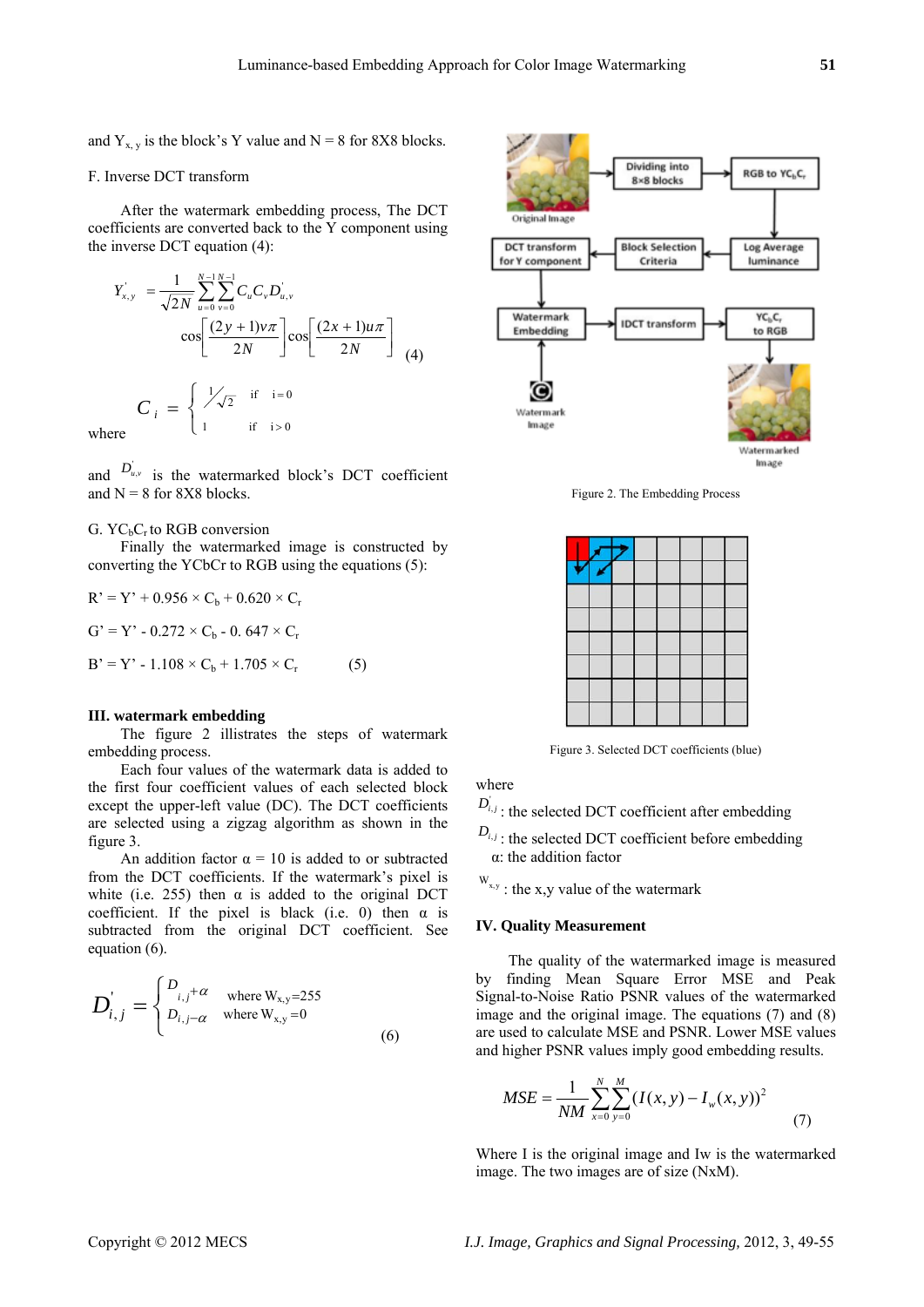$$
PSNR(dB) = 10 \log_{10} \left( \frac{(MAX_i)^2}{MSE} \right)
$$
 (8)

where  $MAX_i$  is the maximum possible pixel value of the image.

Figure 4 shows the PSNR value of the watermarked images for five images (Fruits, Peppers, Baboon, Whitewater, and Lena).



Figure 4. PSNR of five images after embedding the watermark

#### **V. Watermark extraction**

The steps of watermark extraction process are shown in figure 5.



Figure 5. The Extracting Process

To extract the watermark the same steps of embedding process is performed; the watermarked image is converted to  $YC<sub>b</sub>C<sub>r</sub>$ , Y component transformed to DCT coefficients. The watermark is extracted from the same blocks that have been used in the embedding process. The difference between the value of watermarked DCT coefficient and the original corresponding value is calculated. If the result is greater than zero then the watermark color is white, otherwise the black color is assumed. See equation (9).

$$
W_{x,y}^{'} = \begin{cases} 255 & \text{where } D_{i,j} - D_{i,j} \ge 0 \\ 0 & \text{where } D_{i,j} - D_{i,j} < 0 \end{cases} \tag{9}
$$

where

 $W_{x,y}$ : The extracted watermark x,y pixel

 $\overline{1}$ 

 $D_{i,j}$ : The i,j pixel Y value of watermarked image

 $D_{i,j}$ : The i,j pixel Y value of original image

## **VI. Watermark Similarity**

After extracting the watermark image from the watermarked host image, the extracted watermark must be compared to the original one to determine the similarity  $\sigma$  between them using equation (10):

$$
\sigma = \frac{1}{NM} \sum_{x=0}^{N-1} \sum_{y=0}^{M-1} S_{x,y}
$$
\n
$$
S_{x,y} = \begin{cases} 1 & \text{if } W_{xy} = W_{x,y} \\ 0 & \text{if } W_{xy} \neq W_{x,y} \end{cases}
$$
\n(10)

where

and  $N\times M$  is the size of the watermark (32 $\times$ 32).

W' is the extracted watermark and W is the embedded watermark. The similarity  $\sigma$  varies in the interval [0, 1].

#### **VII. Experimental Results**

This approach was evaluated under different type of attacks: filters such as Highpass, Lowpass, Gaussian (radius  $= 4$  and 12), Median (size  $= 3$  and 5), Impulse (salt  $&$  pepper, amount = 0.01 and 0.05), and JPEG compression with various qualities, 0.75, 0.50 and 0.25. The chart in the figure 6 shows the PSNR values of three images after the attacks have been applied, while the chart in figure 7 shows the similarity between the extracted watermark and the original embedded watermark for the same attacks.

The efficiency of the proposed method in this paper is compared against JPEG compression with four previous methods. The results, as presented in Table I, show good improvement in similarity between the original and the extracted watermark after compression of the proposed method in comparison with the previous methods.

In Table II, five different images (Fruits, Peppers, Baboon, Whitewater, and Lena) have been used to test the robustness of the proposed watermarking method against variety of attacks. The extracted watermark image, MSE, PSNR, and Similarity are presented for each test as test parameters. These test parameters show reasonable watermark resistance against most of the attacks.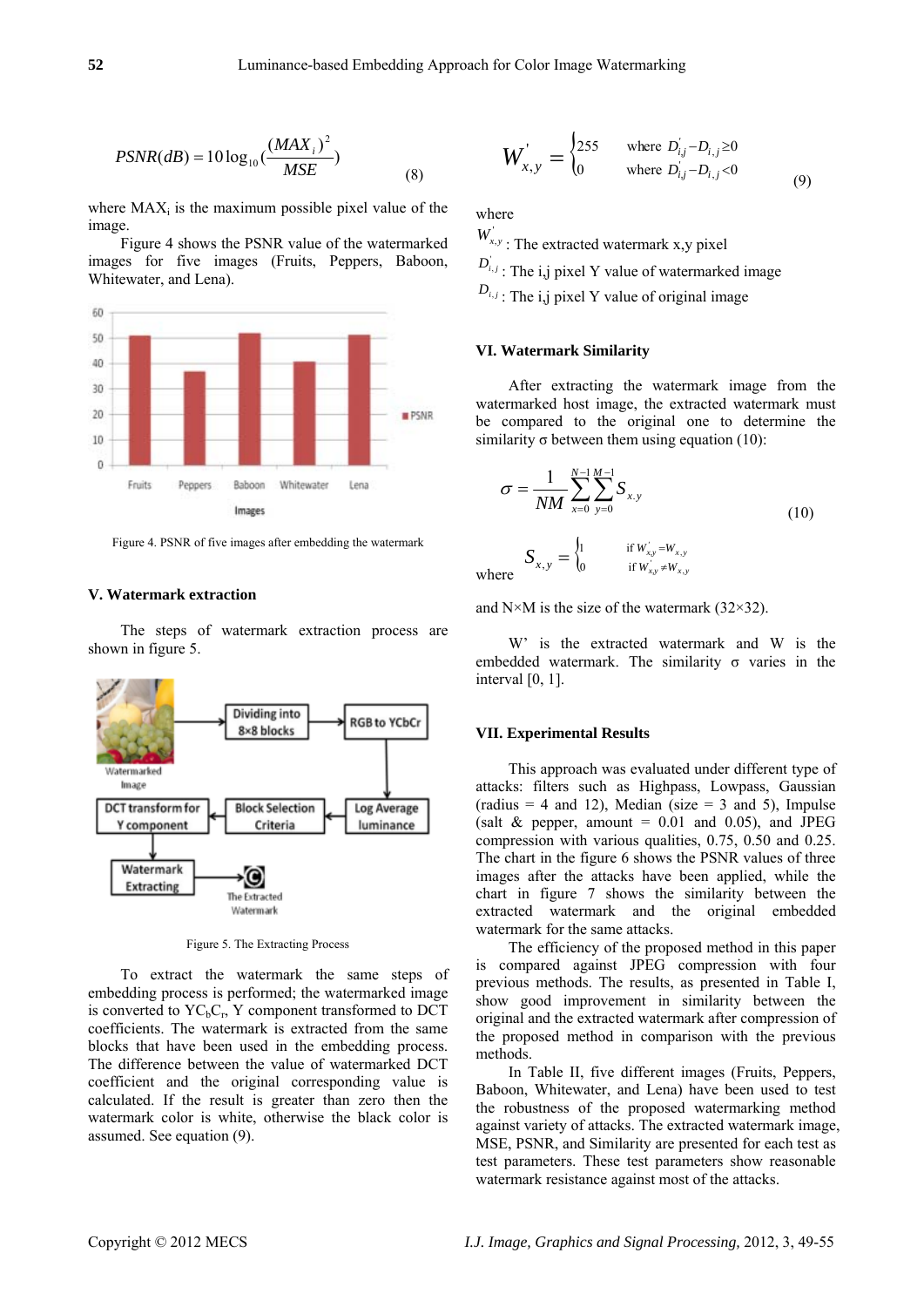As we see, the attack that mostly distorts the watermarked image is the Impulse (salt and pepper noise) which also affects the embedded watermark. However, this type of noise can be reduced using median filter. Resolving the image using median filter also recovers the embedded watermark. The extracted watermark from the noisy image and the extracted watermark from the recovered image after applying the median filter are shown in Table III.



Figure 6. PSNR versus various attacks applied on three images (Fruits, Peppers, and Lena)



Figure 7. Watermark Similarity versus various attacks applied on three images (Fruits, Peppers, and Lena)

Table I. JPEG Compression Comparison with previous methods (quality = 0.70)

| Methods           | <b>PSNR</b> | Similarity |
|-------------------|-------------|------------|
| $[1]$             | 30.000      | 0.800      |
| $[2]$             | 32.512      | 0.689      |
| $\lceil 3 \rceil$ | 35.000      | 0.980      |
| $[4]$             | 34.990      | 0.780      |
| Proposed          | 32.650      | 0.986      |

#### **VIII. Conclusion**

In this research paper a new approach is proposed based on log-average luminance and DCT transform. This approach achieves high imperceptibility and robustness of the embedded watermark. The watermark imperceptibility is obtained by using log-average luminance. Only the blocks with log-average luminance close to the log-average luminance of the entire image are used to embed the watermark. The test results show that these blocks do not degrade the image when the pixels' luminance value is increased or decreased. Also, these blocks are less affected when various filters are applied to the image. The robustness is achieved by embedding the watermark in the low-frequency coefficients of block's DCT transform performed on the Y components of YCbCr color space. Adding the watermark to the low-frequency coefficients not only achieve robustness but also prevent the watermark to be affected by JPEG compression.

So, the experimental results show a high degree of robustness against a number of unintentional attacks such as highpass filter, lowpass filter, Gaussian, median, impulse (salt and pepper) and JPEG compression. The efficiency of the embedding process is measured by using PSNR value between the original and the watermarked image. The quality of the watermark image is measured by using similarity degree between the original and the extracted watermark.

The proposed method in this paper is compared with four previous papers in the watermarking field and shows a significant enhancement of the watermark robustness against JPEG compression.

The future work may focus on finding a criterion to select best DCT coefficients for watermark embedding. This selection criterion must balance between watermark robustness and imperceptibility.

## **References**

- [1] K. Thongkor and T. Amornraksa , "Method of Image Watermarking by Dividing Watermark into Two Chrominance Channels", IEEE ISCIT conference 2010, pp. 498-503.
- [2] J. A. Hussein, "Spatial Domain Watermarking Scheme for Colored Images Based on Log-average Luminance", Journal of Computing, vol. 2, No. 1, 2010, pp. 100-103.
- [3] N. Ahmidi and R. Safabakhsh, "A Novel DCT-based Approach for Secure Color Image Watermarking", Proceedings of the International Conference on Information Technology: Coding and Computing, 2004, Vol.2, pp. 709 - 713.
- [4] Ting Zhang and Yi Du, "A Digital Watermarking Algorithm for Color Images Based on DCT", International conference on Information Engineering and Computer Science, 2009, pp.  $1 - 4$ .
- [5] H. Elazhary and S. Morkos, "Blind Robust Transparent DCT-Based Digital Image Watermarking for Copyright Protection", (IJCSIS)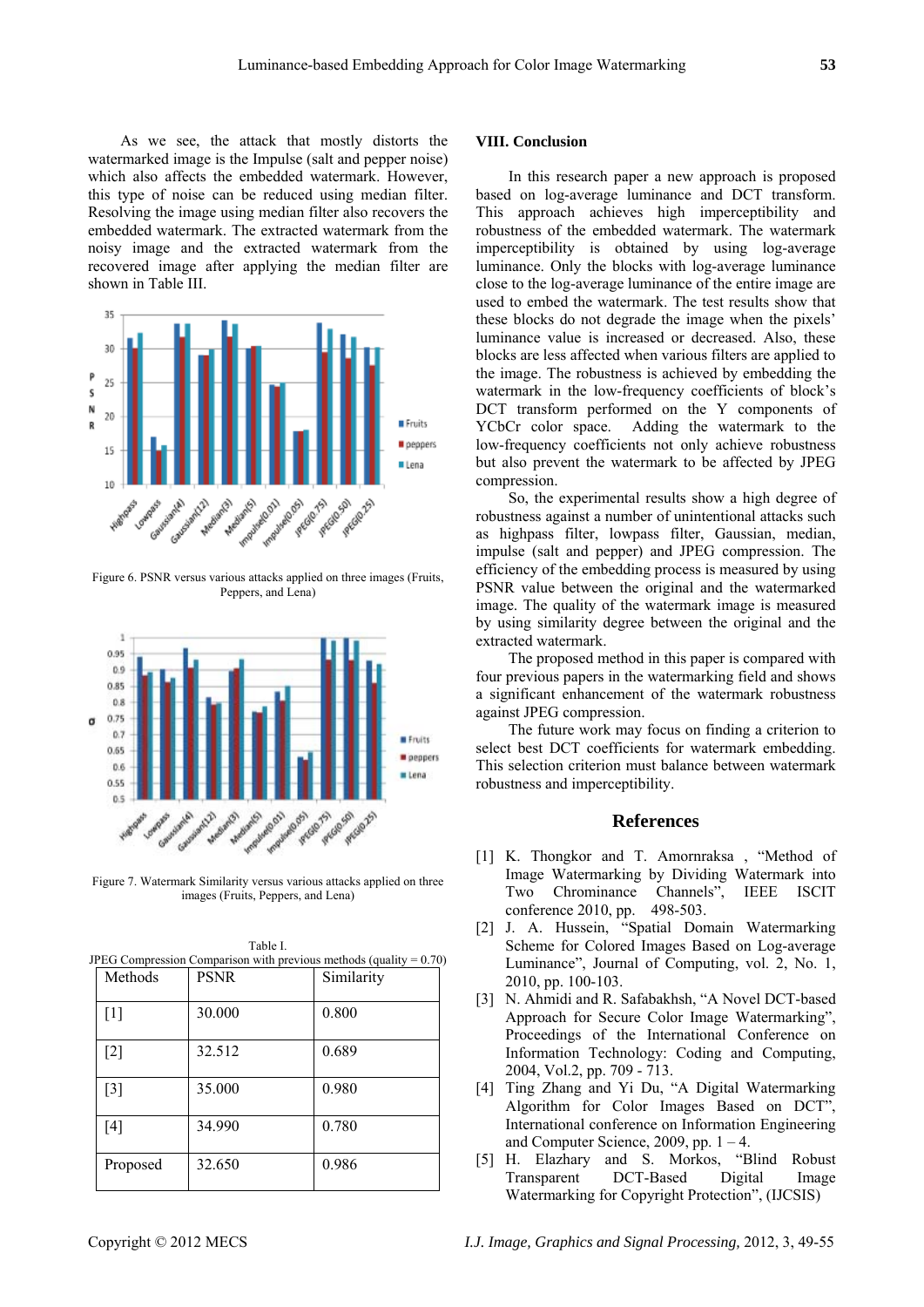International Journal of Computer Science and Information Security, Vol. 2010, 8, No. 7, pp. 183-188.

- [6] S. Chavan, R. Shah, R. Poojary, J. Jose and G. George, "A Novel Robust Colour Watermarking Scheme for Colour watermark images in Frequency Domain", International Conference on Advances in Recent Technologies in Communication and Computing, 2010, pp. 96-100.
- [7] J. Manoharan, C.Vijila and A.Sathesh, "Performance Analysis of Spatial and Frequency Domain Multiple Data Embedding Techniques towards Geometric Attacks", International Journal of Security (IJS), Vol. 4, No. 3, 2010, pp. 28-37.
- [8] P. Mohanty, P. Guturu, E. Kougianos, and N. Pati, "A Novel Invisible Color Image Watermarking Scheme using Image Adaptive Watermark Creation and Robust Insertion-Extraction". In proceeding of the 8th IEEE International Symposium on Multimedia (ISM), 2006, pp. 153-160.
- [9] Ali Al-Haj, "Combined DWT-DCT digital image watermarking", Journal of Computer Science, vol. 3, no. 9, 2007, pp. 740-746.
- [10] Y. Wang, J.F. Doherty and R.E.V. Dyck, "A Wavelet Based Watermarking Algorithm for

Ownership Verification of Digital Images," IEEE trans. Image Processing, 2002, vol. 11, no. 2, pp. 77-88.

- [11] Saraju P. Mohanty, Parthasarathy Guturu, Elias Kougianos, and Nishikanta Pati, "A Novel Invisible Color ImageWatermarking Scheme using Image Adaptive Watermark Creation and Robust Insertion-Extraction", 8th IEEE International Symposium on Multimedia, 2006, pp. 153 – 160.
- [12] Yigang ZHOU and Jia LIU, "Blind Watermarking Algorithm Based on DCT for Color Images", IEEE Image and Signal Processing Conference, 2009, pp. 1-3.

**Jamal A. Hussein** he has MSc in Computer Science 2007 from Computer Deparment / College of Science / University of Sulaimani. He has been teaching Computer Graphics and OOP. In his research work has been focusing on ecommerce security and Digital Watermarking. He is a Member of Scientific Committee at Computer Department.

| Table II.                                                                                                      |
|----------------------------------------------------------------------------------------------------------------|
| The watermark quality against number of attacks (W' is the extracted watermark and $\sigma$ is the similarity) |

|               |                | <b>Attacks</b>  |          |                       |                       |         |                            |            |                |             |             |                       |  |
|---------------|----------------|-----------------|----------|-----------------------|-----------------------|---------|----------------------------|------------|----------------|-------------|-------------|-----------------------|--|
| Images        |                | <b>Highpass</b> | Lowpass  | Gaussian              | Gaussian              | Median  | Median                     | Impulse    | Impulse        | <b>JPEG</b> | <b>JPEG</b> | <b>JPEG</b>           |  |
|               |                |                 |          | (4)                   | (12)                  | (3)     | (5)                        | (0.01)     | (0.05)         | (0.75)      | (0.50)      | (0.25)                |  |
| Fruits        | W <sup>3</sup> | 0               | $\odot$  | O                     | Ó                     | C       | O                          | 承          | S.             | C           | C           | O                     |  |
|               | <b>MSE</b>     | 43.051          | 1229.736 | 26.474                | 77.225                | 23.664  | 61.349                     | 210.588    | 1026.843       | 26.049      | 38.324      | 59.362                |  |
|               | <b>PSNR</b>    | 31.619          | 17.061   | 33.731                | 29.081                | 34.218  | 30.081                     | 24.724     | 17.844         | 33.801      | 32.124      | 30.224                |  |
|               | σ              | 0.941           | 0.902    | 0.968                 | 0.816                 | 0.929   | 0.771                      | 0.834      | 0.631          | 0.999       | 0.999       | 0.929                 |  |
|               | W <sup>3</sup> | $\odot$         | G)       | $\boldsymbol{\Theta}$ | $\overline{(\alpha)}$ | O       | $\langle 3 \rangle$        | G          | 家業             | O           | C           | $^\copyright$         |  |
|               | <b>MSE</b>     | 59.910          | 1963.667 | 41.830                | 77.658                | 40.785  | 57.008                     | 221.959    | 1028.014       | 69.950      | 85.348      | 109.584               |  |
| Peppers       | <b>PSNR</b>    | 30.184          | 15.028   | 31.744                | 29.057                | 31.854  | 30.399                     | 24.496     | 17.839         | 29.511      | 28.647      | 27.561                |  |
|               | $\sigma$       | 0.884           | 0.863    | 0.907                 | 0.793                 | 0.905   | 0.769                      | 0.805      | 0.623          | 0.931       | 0.930       | 0.861                 |  |
|               | W'             | C)              | G        | 偽                     | PRA                   | Ťej     |                            | $\odot$    | $\mathbb{R}^n$ | O           | O           | $\mathbf{\copyright}$ |  |
| <b>Baboon</b> | <b>MSE</b>     | 335.741         | 5155.979 | 163.552               | 388,756               | 310.985 | 532.158                    | 192.001    | 954.222        | 156.344     | 213.435     | 291.041               |  |
|               | <b>PSNR</b>    | 22.699          | 10.836   | 25.822                | 22.062                | 23.031  | 20.698                     | 25.126     | 18.162         | 26.018      | 24.666      | 23.319                |  |
|               | σ              | 0.788           | 0.749    | 0.849                 | 0.679                 | 0.792   | 0.620                      | 0.851      | 0.639          | 0.993       | 0.994       | 0.938                 |  |
| Whitewater    | W              |                 |          | $\odot$               |                       | G       | $\mathcal{L}^{\text{out}}$ | $\bigcirc$ |                | 0           | O           | ۸                     |  |
|               | <b>MSE</b>     | 124,864         | 3018.278 | 82.752                | 178.865               | 99.107  | 198,630                    | 207.686    | 1002.831       | 47.131      | 78.952      | 125.751               |  |
|               | <b>PSNR</b>    | 26.994          | 13.161   | 28.781                | 25.434                | 27.998  | 24.978                     | 24.785     | 17.947         | 31.226      | 28.985      | 26.964                |  |
|               | $\sigma$       | 0.805           | 0.693    | 0.868                 | 0.677                 | 0.815   | 0.640                      | 0.852      | 0.642          | 0.984       | 0.985       | 0.916                 |  |
| Lena          | W <sup>3</sup> | G               |          |                       |                       | ۰       |                            | O          |                | O           | O           | $^\copyright$         |  |
|               | <b>MSE</b>     | 36.116          | 1661.394 | 26.378                | 64.050                | 26.815  | 56.614                     | 196.465    | 961.241        | 31.793      | 41.582      | 59.601                |  |
|               | <b>PSNR</b>    | 32.382          | 15.754   | 33.746                | 29.894                | 33.675  | 30.430                     | 25.026     | 18.130         | 32.936      | 31.770      | 30.206                |  |
|               | $\sigma$       | 0.894           | 0.877    | 0.932                 | 0.797                 | 0.933   | 0.788                      | 0.852      | 0.646          | 0.992       | 0.992       | 0.919                 |  |